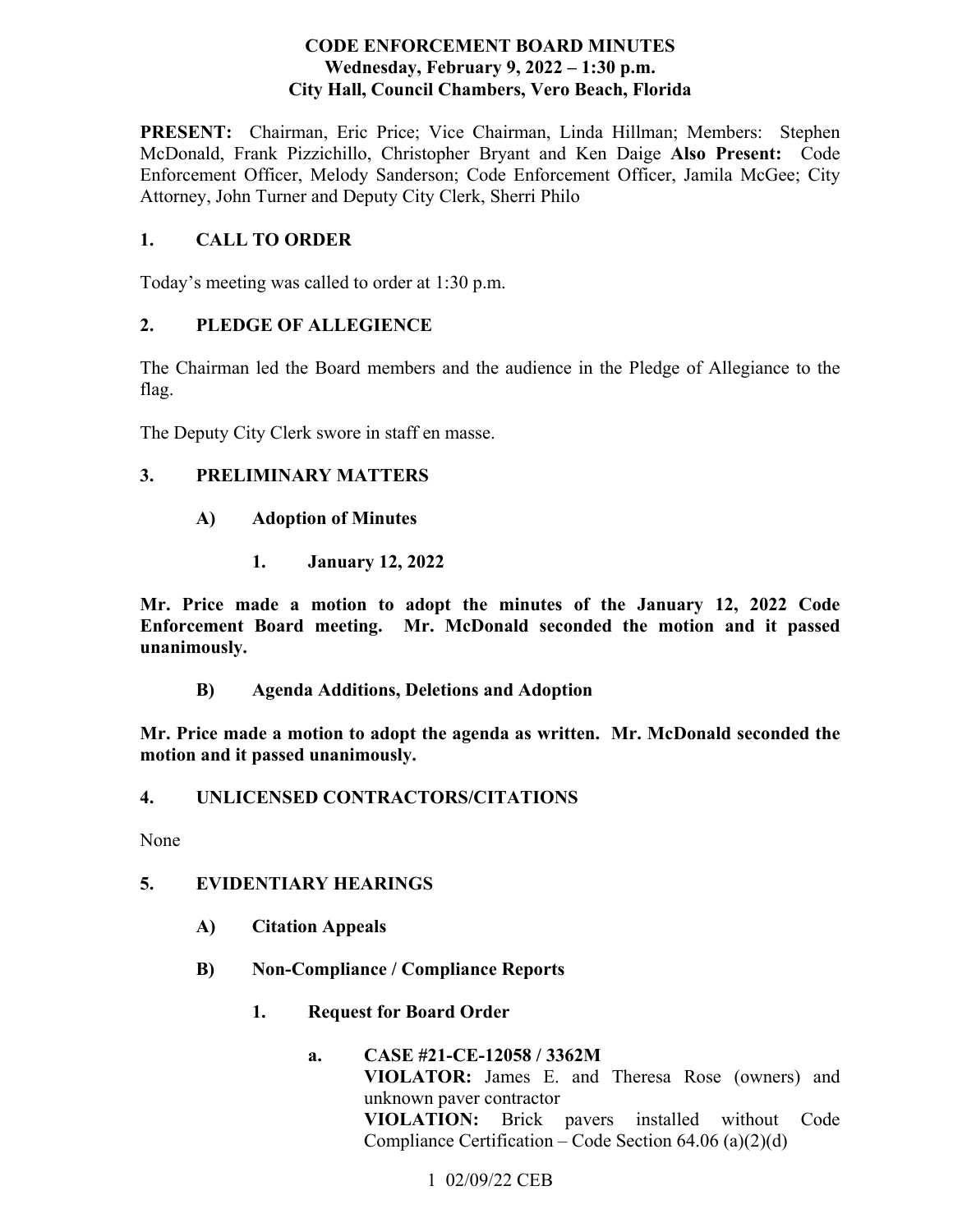### **VIOLATION ADDRESS:** 5060 Tradewinds Drive, Vero Beach, Florida 32963 **(Failure to comply)**

 the property owner and the contractor is present for today's hearing. She spoke with them prior to today's meeting being called to order and they came to the conclusion that they could Ms. Melody Sanderson, Code Enforcement Officer, reported that service of the citation was provided by property posting. The civil penalty of \$50.00 has been paid. She reported that complete what needs to be done to bring the property into compliance within 30-days. She asked that the Board finds that there is a violation, the violation continues, and that the Board issues a Board order to correct the violation within 30-days from the date of the Board order or continuing civil penalties in the amount of \$50.00 per day shall commence on November 5, 2021 and that the initial civil penalty has been paid.

Mr. Bryant asked Ms. Sanderson if they told her they could have the work completed within 30-days.

Ms. Sanderson answered yes.

Mr. Bryant asked if she thinks the work will be completed.

Ms. Sanderson answered yes.

Mrs. Hillman asked do they have the permits for the pavers.

Ms. Sanderson explained that they have obtained Code Compliance Certification from the Planning and Development Department and they have met with the Public Works Department and they now understand what needs to be done to guarantee that there is no water runoff, which they believe could safely be done within the 30-days.

 **\$50.00 per day shall commence on the original compliance date of November 5, 2021, until corrected and that the initial civil penalty has been paid. Mr. Pizzichillo seconded the motion and it passed unanimously. b. CASE #21-CE-12085 / 0294J Mr. Price moved that the Board finds that there is a violation, that the violation continues, and that the Board issues a Board order to correct the violation within 30 days from the date of the Board order or continuing civil penalties in the amount of** 

trackout on street – Code Section – 73.33  $(f)(2)$ **VIOLATOR:** Iheonu Oriaku / Arthur Friep **VIOLATION:** Failure to follow erosion control plan and **VIOLATION ADDRESS:** 518 Tulip Lane, Vero Beach, Florida 32963 **(Failure to pay \$50.00 civil penalty)** 

 and the \$50.00 civil penalty has not been paid. Ms. Jamila McGee, Code Enforcement Officer, reported that the property is in compliance

**Mr. Price moved that the Board finds that there was a violation, the violation has been corrected and that the Board issues a Board order to pay the initial civil penalty of \$50.00. Mr. Pizzichillo seconded the motion and it passed unanimously.** 

# 2 02/09/22 CEB